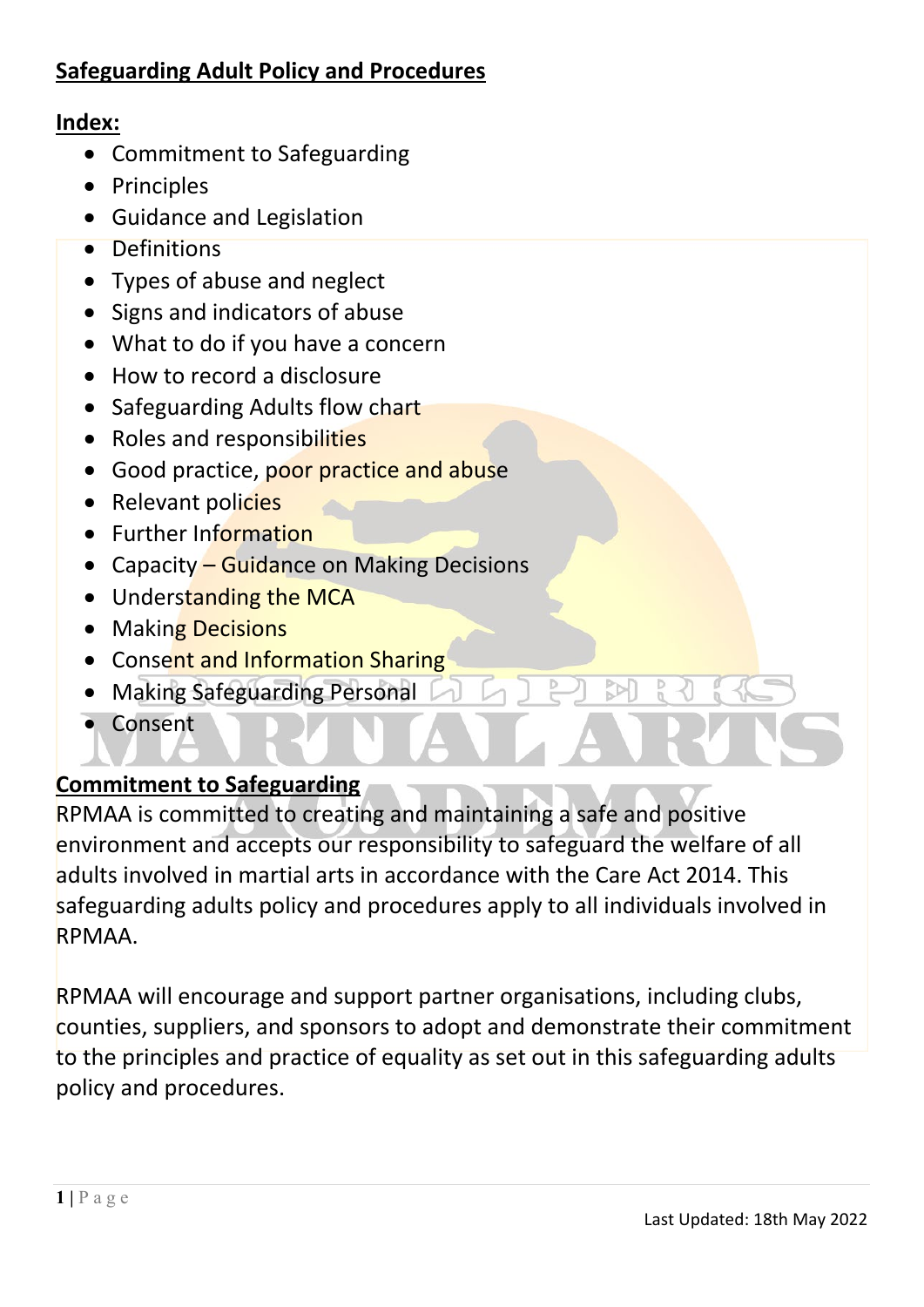# *Principles*

The guidance given in the policy and procedures is based on the following principles:

- All adults, regardless of age, ability or disability, gender, race, religion, ethnic origin, sexual orientation, marital or gender status have the right to be protected from abuse and poor practice and to participate in an enjoyable and safe environment.
- RPMAA will seek to ensure that our sport is inclusive and make reasonable adjustments for any ability, disability or impairment, we will also commit to continuous development, monitoring and review.
- The rights, dignity and worth of all adults will always be respected.
- We recognise that ability and disability can change over time, such that some adults may be additionally vulnerable to abuse, in particular those adults with care and support needs
- We all have a shared responsibility to ensure the safety and well-being of all adults and will act appropriately and report concerns whether these concerns arise within RPMAA for example inappropriate behaviour of an instructor, or in the wider community.
- All allegations will be taken seriously and responded to quickly in line with RPMAA Safeguarding Adults Policy and Procedures.
- RPMAA recognises the role and responsibilities of the statutory agencies in safeguarding adults and is committed to complying with the procedures of the Local Safeguarding Adults Boards.

# *The six principles of adult safeguarding*

The Care Act 2014 sets out the following principles that should underpin safeguarding of adults:

- Empowerment People being supported and encouraged to make their own decisions and informed consent.
	- $\circ$  "I am asked what I want as the outcomes from the safeguarding process and these directly inform what happens."
- Prevention It is better to take action before harm occurs.
	- o "I receive clear and simple information about what abuse is, how to recognise the signs and what I can do to seek help."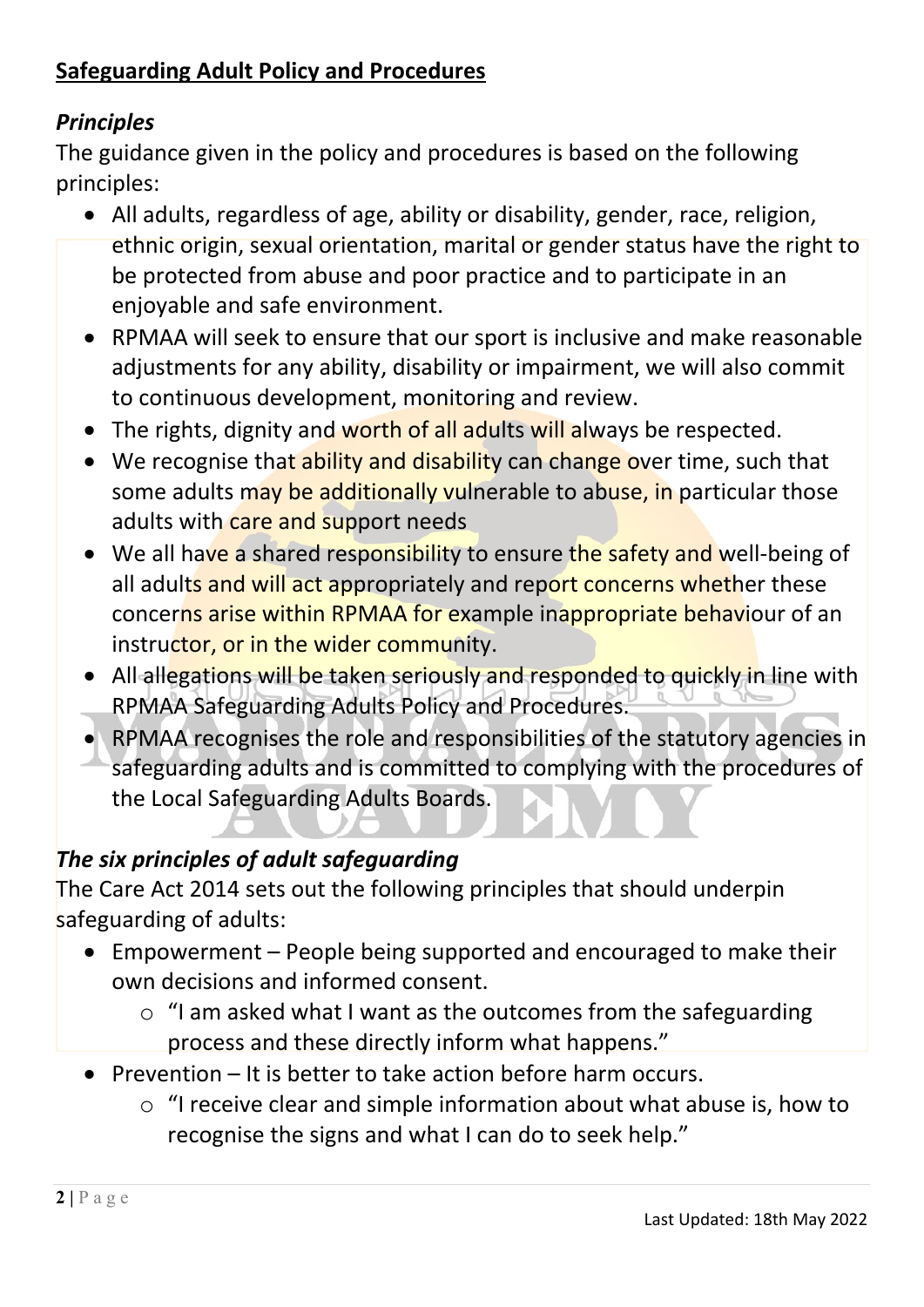- Proportionality The least intrusive response appropriate to the risk presented.
	- $\circ$  "I am sure that the professionals will work in my interest, as I see them and they will only get involved as much as needed."
- Protection Support and representation for those in greatest need.
	- o "I get help and support to report abuse and neglect. I get help so that I am able to take part in the safeguarding process to the extent to which I want."
- Partnership Local solutions through services working with their communities. Communities have a part to play in preventing, detecting and reporting neglect and abuse
	- o "I know that staff treat any personal and sensitive information in confidence, only sharing what is helpful and necessary. I am confident that professionals will work together and with me to get the best result for me."
- Accountability Accountability and transparency in delivering safeguarding.
	- o "I understand the role of everyone involved in my life and so do they." **WWDE**  $M$ M

# *Making Safeguarding Personal*

'Making safeguarding personal' means that adult safeguarding should be person led and outcome focussed. It engages the person in a conversation about how best to respond to their safeguarding situation in a way that enhances involvement, choice and control. As well as improving quality of life, well-being and safety.

Wherever possible discuss safeguarding concerns with the adult to get their view of what they would like to happen and keep them involved in the safeguarding process, seeking their consent to share information outside of the organisation where necessary.

# *Wellbeing Principle*

The concept of wellbeing is threaded throughout the Care Act and it is one that is relevant to adult safeguarding in sport and activity. Wellbeing is different for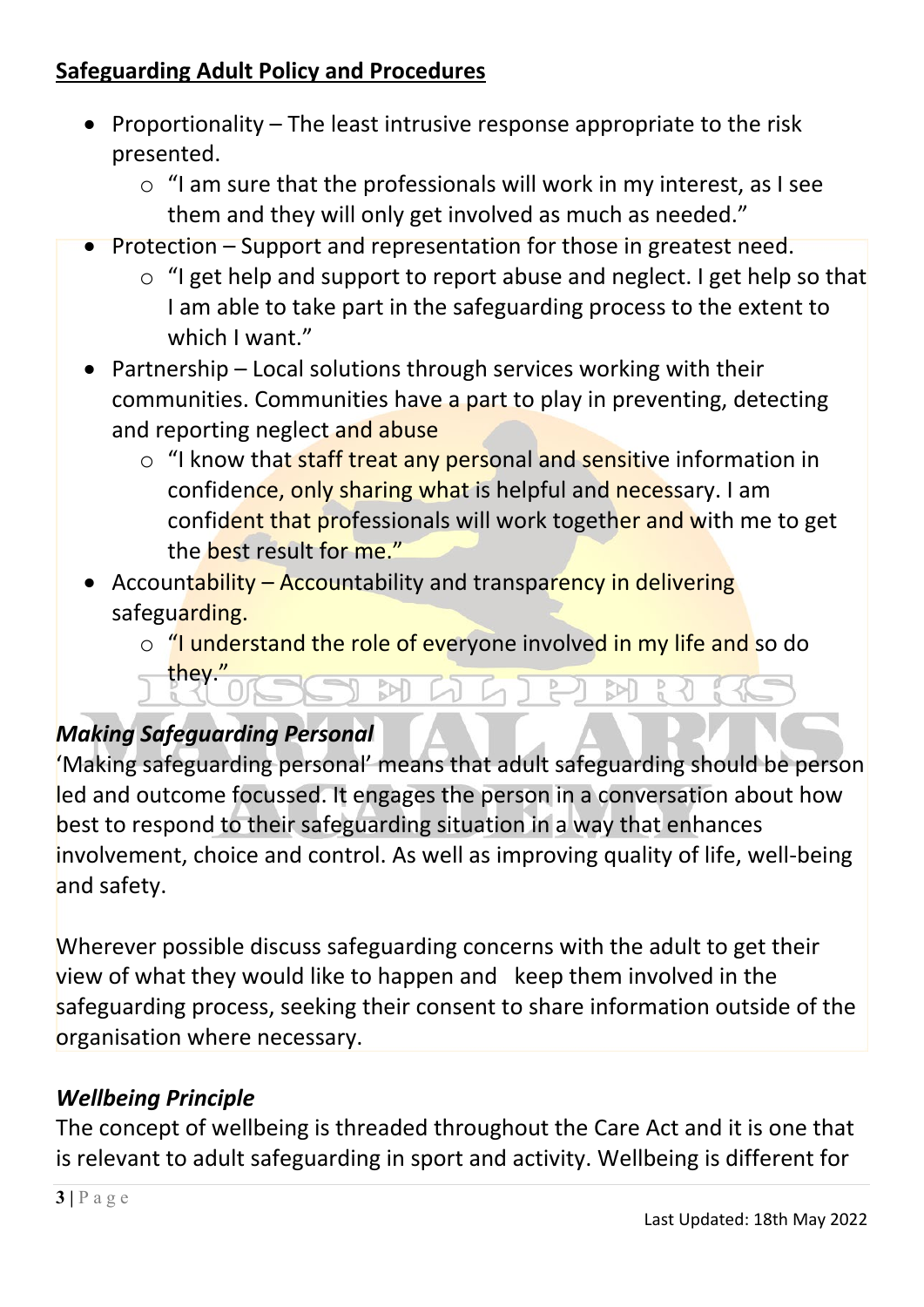each of us however the Act sets out broad categories that contribute to our sense of wellbeing. By keeping these themes in mind, we can all ensure that adult participants can fully take part in martial arts.

- Personal dignity (including treatment of the individual with respect)
- Physical and mental health and emotional wellbeing
- Protection from abuse and neglect
- Control by the individual over their day-to-day life (including over care and support provided and the way they are provided)
- Participation in work, education, training or recreation
- Social and economic wellbeing
- Domestic, family and personal domains
- Suitability of the individual's living accommodation
- The individual's contribution to society.

#### **Legislation & Statutory Guidance**

The practices and procedures within this policy are based on the principles contained within the UK legislation and Government Guidance and have been developed to complement the Safeguarding Adults Boards policy and procedures They take the following into consideration:

- The Care Act 2014 M
- The Protection of Freedoms Act 2012
- Domestic Violence, Crime and Victims (Amendment) Act 2012
- The Equality Act 2010
- The Safeguarding Vulnerable Groups Act 2006
- Mental Capacity Act 2005
- Sexual Offences Act 2003
- The Human Rights Act 1998
- The Data Protection Act 2018

# *Definitions*

To assist working through and understanding this policy a number of key definitions need to be explained:

- Adult is anyone aged 18 or over.
- Adult at Risk is a person aged 18 or over who: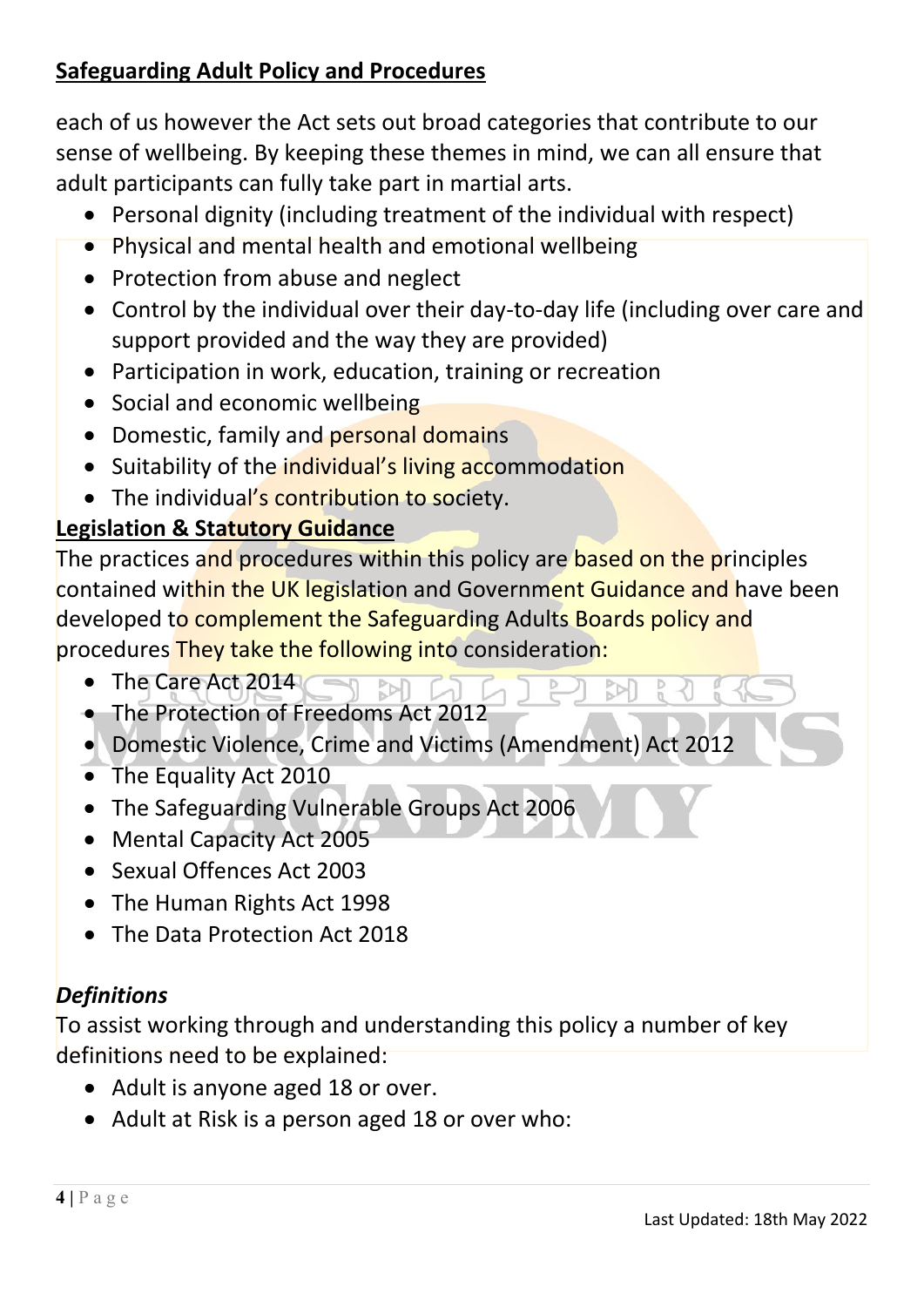- o Has needs for care and support (whether or not the local authority is meeting any of those needs);
- o Is experiencing, or is at risk of, abuse or neglect;
- o As a result of those care and support needs is unable to protect themselves from either the risk of, or the experience of, abuse or neglect.
- $\circ$  Adult in need of care and support is determined by a range of factors including personal characteristics, factors associated with their situation or environment and social factors. Naturally, a person's disability or frailty does not mean that they will inevitably experience harm or abuse.

In the context of safeguarding adults, the likelihood of an adult in need of care and support experiencing harm or abuse should be determined by considering a range of social, environmental and clinical factors, not merely because they may be defined by one or more of the above descriptors.

In recent years there has been a marked shift away from using the term 'vulnerable' to describe adults potentially at risk from harm or abuse. Abuse is a violation of an individual's human and civil rights by another person or persons.

Adult safeguarding is protecting a person's right to live in safety, free from abuse and neglect.

Capacity refers to the ability to make a decision at a particular time, for example when under considerable stress. The starting assumption must always be that a person has the capacity to make a decision unless it can be established that they lack capacity (Mental Capacity Act 2005).

#### **Types of Abuse and Neglect**

There are different types and patterns of abuse and neglect and different circumstances in which they may take place. The Care Act 2014 identifies the following as an illustrative guide and is not intended to be exhaustive list as to the sort of behaviour which could give rise to a safeguarding concern.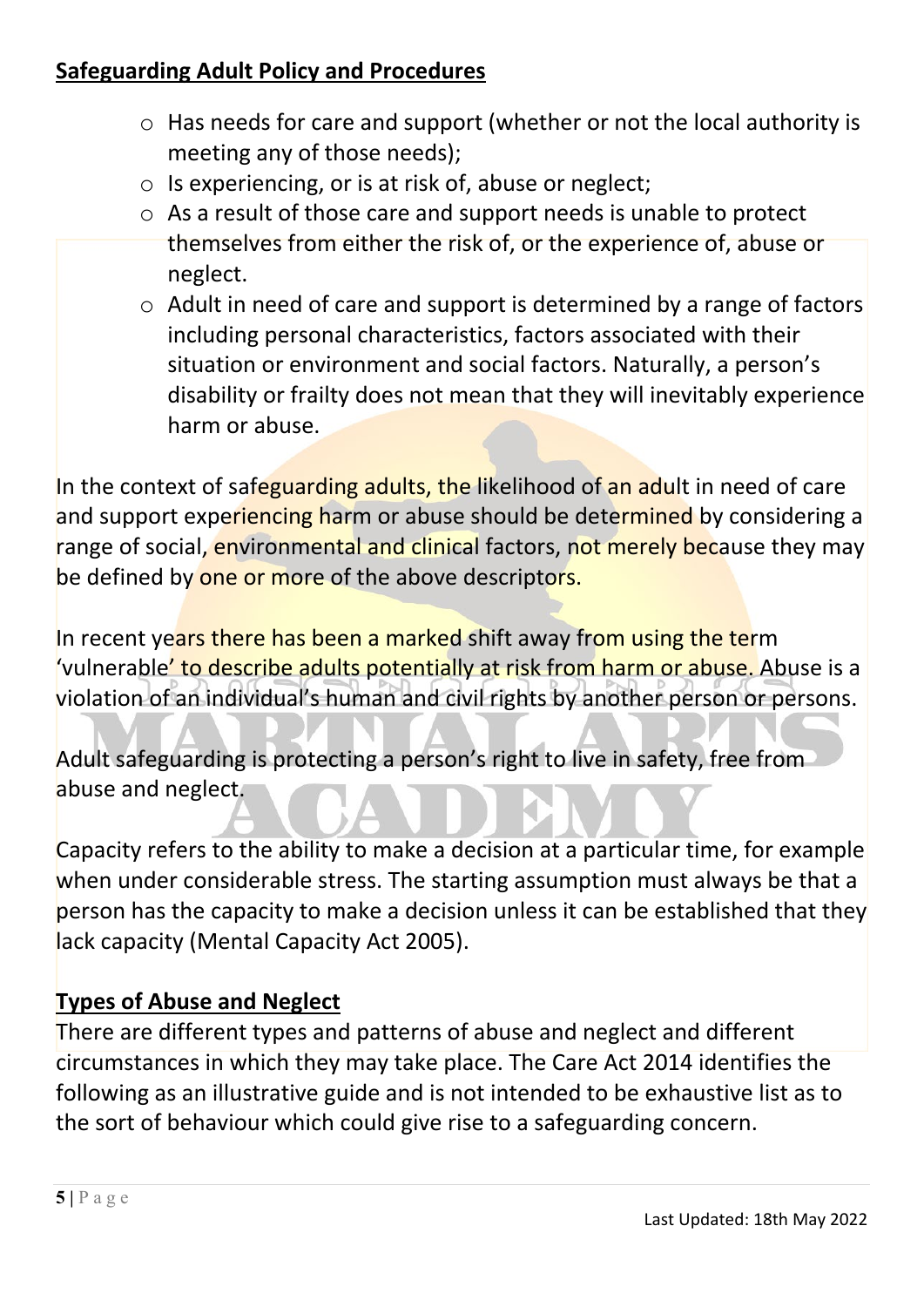- Self-neglect this covers a wide range of behaviour: neglecting to care for one's personal hygiene, health or surroundings and includes behaviour such as hoarding.
- Modern Slavery encompasses slavery, human trafficking, forced labour and domestic servitude. Traffickers and slave masters use whatever means they have at their disposal to coerce, deceive and force individuals into a life of abuse, servitude and inhumane treatment
- Domestic Abuse and Coercive Control including psychological, physical, sexual, financial and emotional abuse. It also includes so called 'honour' based violence. It can occur between any family members.
- Discriminatory Abuse discrimination is abuse which centres on a difference or perceived difference particularly with respect to race, gender or disability or any of the protected characteristics of the Equality Act.
- Organisational Abuse including neglect and poor care practice within an institution or specific care setting such as a hospital or care home, for example, or in relation to care provided in one's own home. This may range from one off incidents to on-going ill-treatment. It can be through neglect or poor professional practice as a result of the structure, policies, processes and practices within an organisation.
- Physical Abuse including hitting, slapping, pushing, kicking, misuse of medication, restraint or inappropriate sanctions.
- Sexual Abuse including rape, indecent exposure, sexual harassment, inappropriate looking or touching, sexual teasing or innuendo, sexual photography, subjection to pornography or witnessing sexual acts, indecent exposure and sexual assault or sexual acts to which the adult has not consented or was pressured into consenting.
- Financial or Material Abuse including theft, fraud, internet scamming, coercion in relation to an adult's financial affairs or arrangements, including in connection with wills, property, inheritance or financial transactions, or the misuse or misappropriation of property, possessions or benefits.
- Neglect including ignoring medical or physical care needs, failure to provide access to appropriate health social care or educational services, the withholding of the necessities of life, such as medication, adequate nutrition and heating.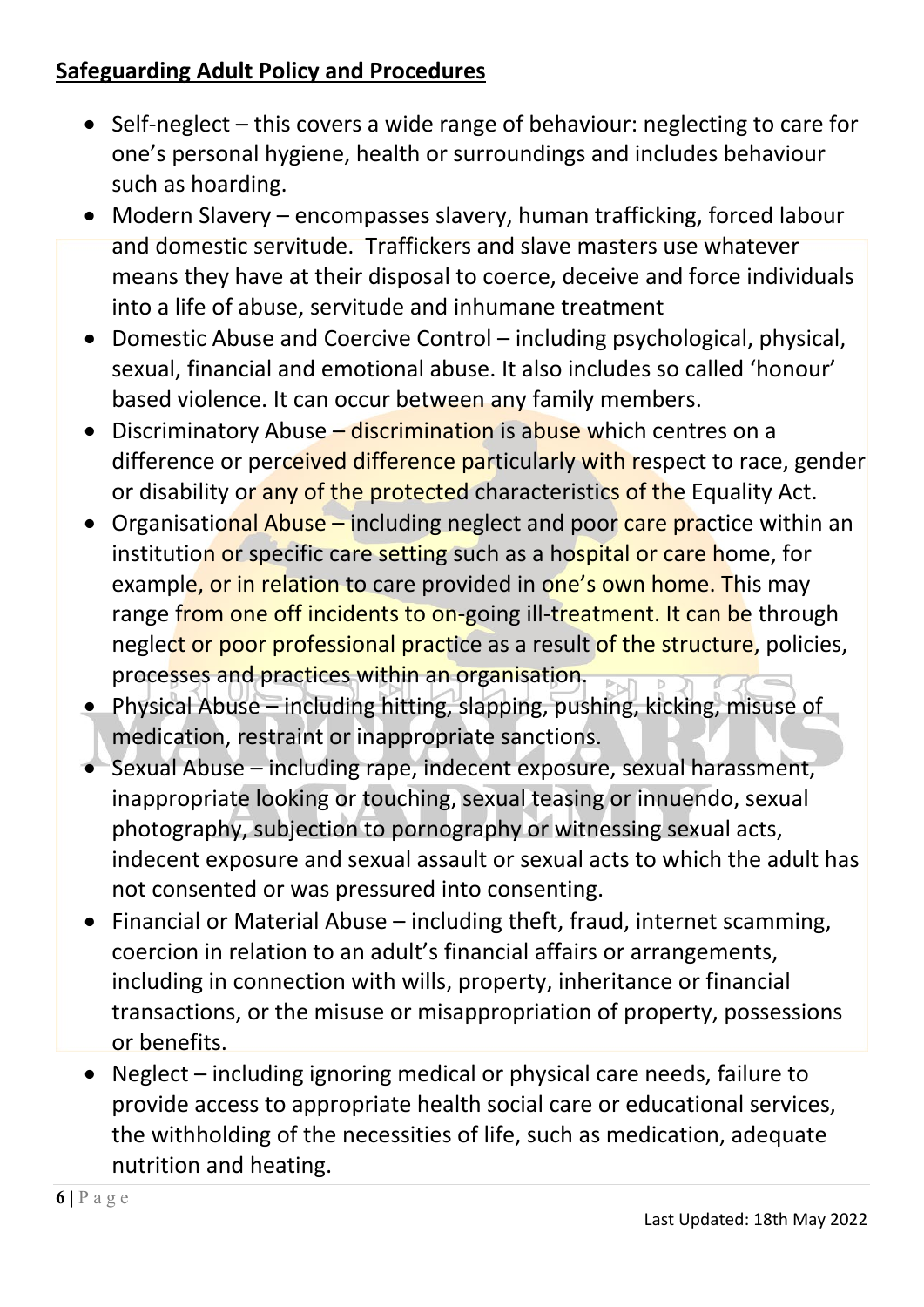• Emotional or Psychological Abuse – this includes threats of harm or abandonment, deprivation of contact, humiliation, blaming, controlling, intimidation, coercion, harassment, verbal abuse, isolation or withdrawal from services or supportive networks.

Not included in the Care Act 2014 but also relevant:

- Cyber Bullying cyber bullying occurs when someone repeatedly makes fun of another person online or repeatedly picks on another person through emails or text messages, or uses online forums with the intention of harming, damaging, humiliating or isolating another person. It can be used to carry out many different types of bullying (such as racist bullying, homophobic bullying, or bullying related to special educational needs and disabilities) but instead of the perpetrator carrying out the bullying faceto-face, they use technology as a means to do it.
- Forced Marriage forced marriage is a term used to describe a marriage in which one or both of the parties are married without their consent or against their will. A forced marriage differs from an arranged marriage, in which both parties consent to the assistance of a third party in identifying a spouse. The Anti-social Behaviour, Crime and Policing Act 2014 make it a criminal offence to force someone to marry. The forced marriage of adults with learning disabilities occurs when the adult does not have the capacity to consent to the marriage.
- Mate Crime a 'mate crime' as defined by the Safety Net Project as 'when vulnerable people are befriended by members of the community who go on to exploit and take advantage of them. It may not be an illegal act but still has a negative effect on the individual.' Mate Crime is carried out by someone the adult knows and often happens in private. In recent years there have been a number of Serious Case Reviews relating to people with a learning disability who were murdered or seriously harmed by people who purported to be their friend.
- Radicalisation the aim of radicalisation is to attract people to their reasoning, inspire new recruits and embed their extreme views and persuade vulnerable individuals of the legitimacy of their cause. This may be direct through a relationship, or through social media.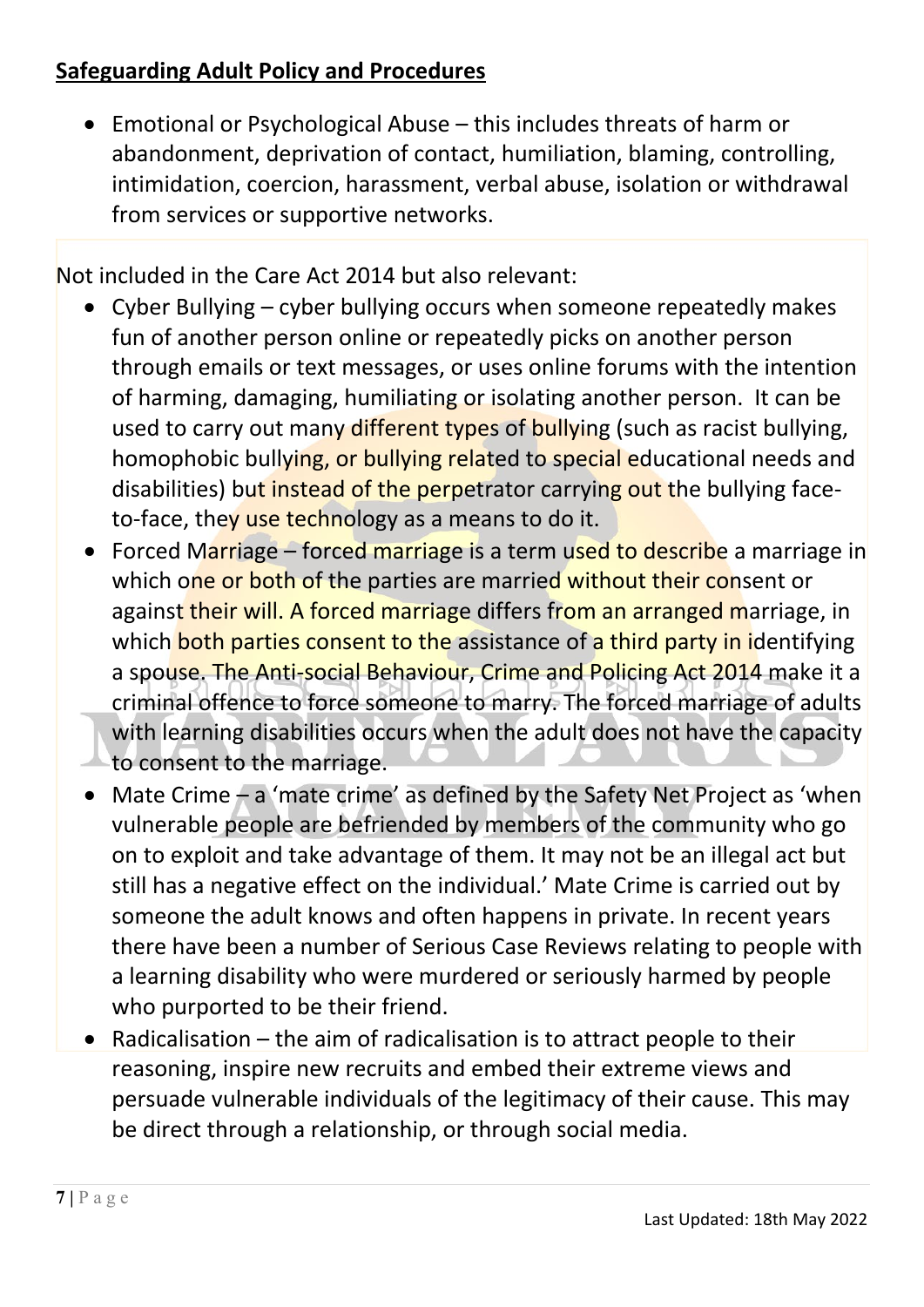# *Signs and indicators of abuse and neglect*

Abuse can take place in any context and by all manner of perpetrator. Abuse may be inflicted by anyone in the school/club who a participant comes into contact with. Or school/club members, workers, volunteers or instructors may suspect that a participant is being abused or neglected outside of the school/club setting. There are many signs and indicators that may suggest someone is being abused or neglected, these include but are not limited to:

- Unexplained bruises or injuries or lack of medical attention when an injury is present.
- Person has belongings or money going missing.
- Person is not attending / no longer enjoying their sessions. You may notice that a participant in a team has been missing from practice sessions and is not responding to reminders from team members or coaches.
- Someone losing or gaining weight / an unkempt appearance. This could be a player whose appearance becomes unkempt, does not wear suitable sports kit and deterioration in hygiene.
- A change in the behaviour or confidence of a person. For example, a participant may be looking quiet and withdrawn when their brother comes to collect them from sessions, in contrast to their personal assistant whom they greet with a smile.
- They may self-harm.
- They may have a fear of a particular group or individual.
- They may tell you / another person they are being abused i.e. a disclosure.
- Harassing of a club member because they are or are perceived to have protected characteristics.
- Not meeting the needs of the participant. E.g. this could be training without a necessary break.
- A coach intentionally striking an athlete.
- This could be a fellow athlete who sends unwanted sexually explicit text messages to a learning disabled adult they are training alongside.
- This could be an athlete threatening another athlete with physical harm and persistently blaming them for poor performance.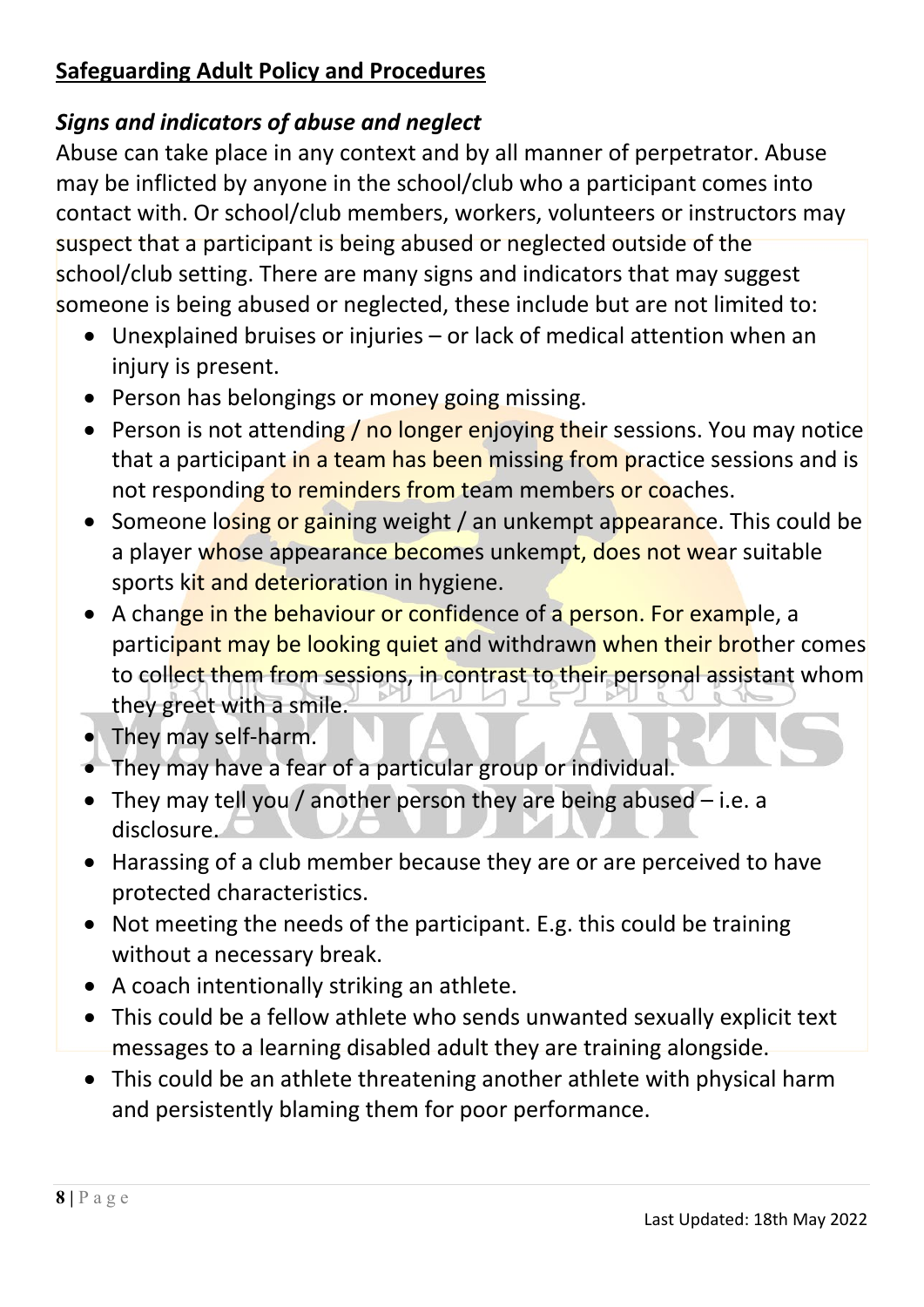# *What to do if you have a concern or someone raises concerns with you*

It is not your responsibility to decide whether or not an adult has been abused. It is however everyone's responsibility at RPMAA to respond to and report concerns. If you are concerned someone is in immediate danger, contact the police on 999 straight away. Where you suspect that a crime is being committed, you must involve the police.

If you have concerns and or you are told about possible or alleged abuse, poor practice or wider welfare issues you must report this to the RPMAA safeguarding trained staff. When raising your concern with the safeguarding trained staff, it is good practice to seek the adult's views on what they would like to happen next and to inform the adult you will be passing on your concern. It is important when considering your concern that you also ensure that keep the person informed about any decisions and action taken about them and always consider their needs and wishes.

# *How to respond to a concern*

It is always difficult to hear about or witness harm or abuse. The following points will be helpful for both you and the adult should they choose to disclose abuse to you:

- Stay calm.
- Listen carefully to what is said and try not to interrupt.
- Remember to make safeguarding personal. Discuss your safeguarding concerns with the adult, obtain their view of what they would like to happen, but inform them it's your duty to pass on your concerns to a member of staff.
- Allow them to continue at their own pace.
- Ask questions for clarification only and avoid asking questions that suggest an answer (leading questions).
- Reassure them that they are not to blame and have done the right thing in telling you. If the concern is serious explain that you will need to get support from other trained people to help keep them safe.
- Be aware of the possibility of forensic evidence if the disclosure relates to a recent incident of physical harm or injury and try to protect any supporting materials e.g. bedding or clothing.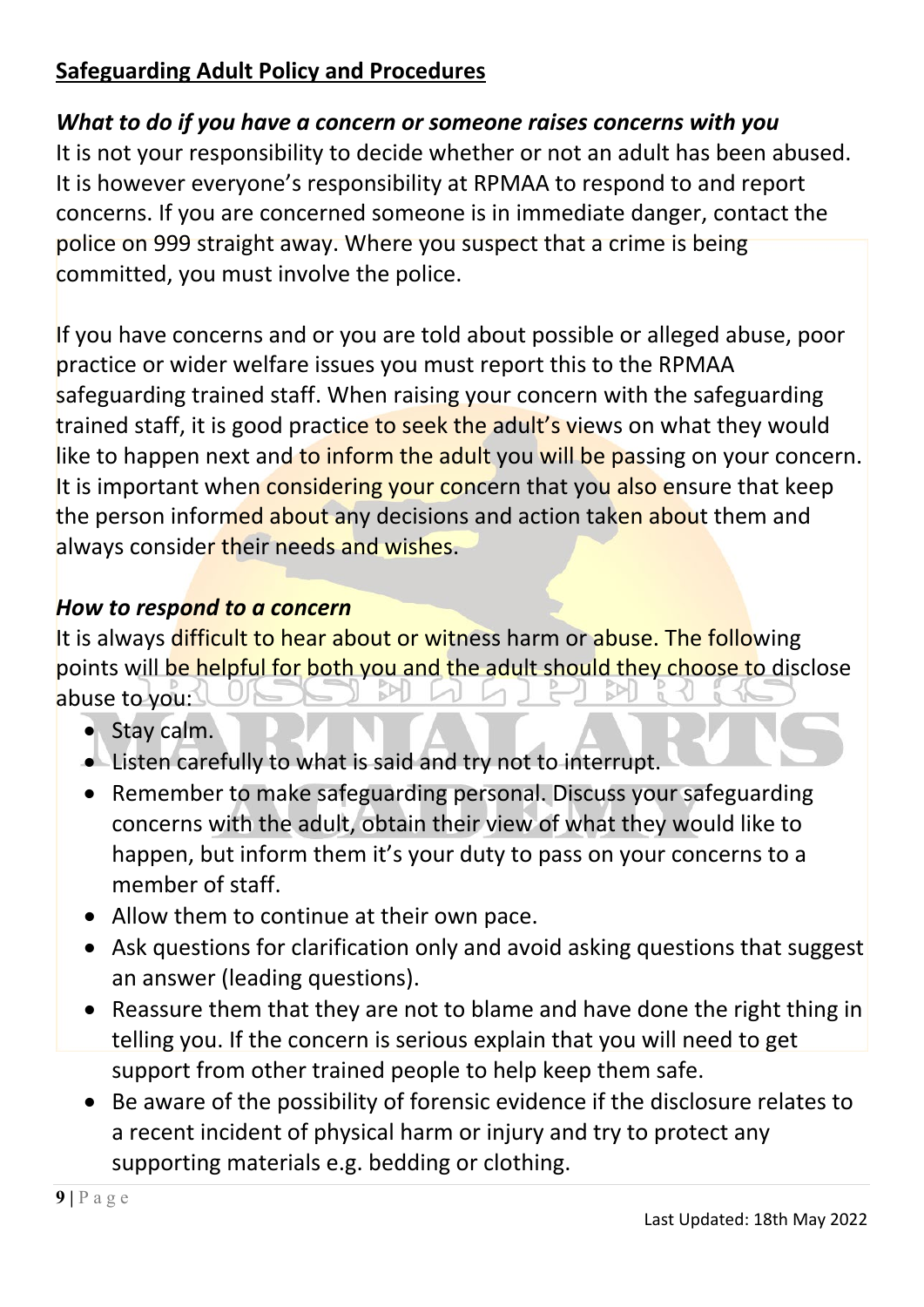• Contact the RPMAA Safeguarding Trained Members Of Staff.

Where you are unable to contact a trained member of staff, advice can be sought from statutory agencies or the Local Authority Designated Lead. All serious concerns must be referred to statutory agencies.

Where the concern or allegation is about a member of staff or a volunteer, this must like all other concerns be reported to a trained member of staff. If they consider the concern to be serious, for example potential abuse or a crime, they must report the incident to the Local Authority Designated Officer or the Police.

# *Safeguarding Adults at Risk Flowchart*

Remember to involve the adult at risk throughout the process wherever possible and gain consent for any referrals to social care if the person has capacity. Where there are concerns/suspicions about a person's behaviour OR There has been disclosure or an allegation about a person's behaviour.

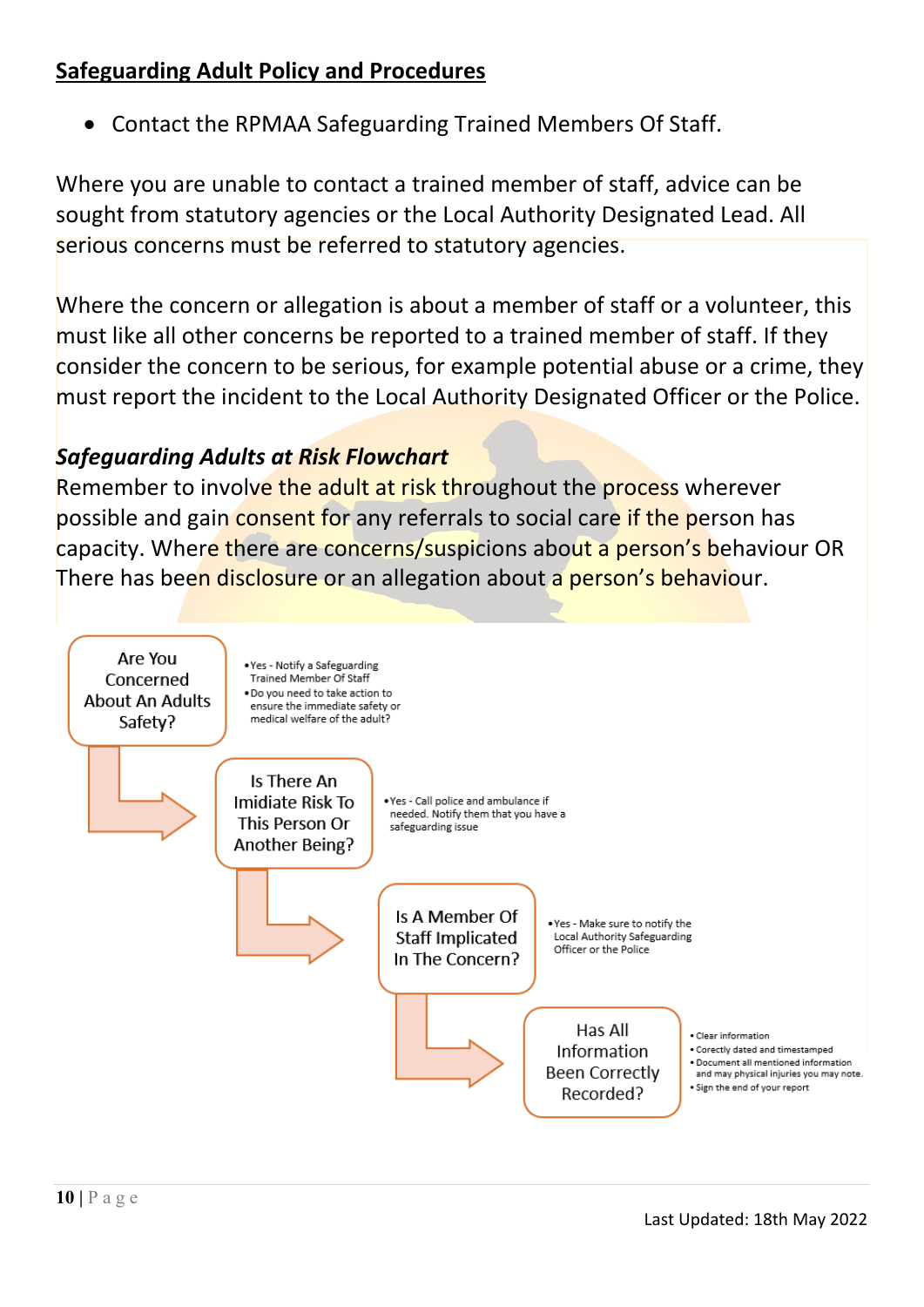## *Recording*

Should an adult make a disclosure, a record in writing must be made as soon as possible, using their words as closely as possible and where relevant, using the RPMAA report form. Note the date, time, any names mentioned, names and addresses to whom the information was given and who else is aware of the allegation. Note or describe clearly any visible injury.

Take care to distinguish between fact, observation, allegation and opinion. It is important that the information you have is accurate.

Recording of any incident, including possible abuse or poor practice incidents, should also follow this procedure. In all situations, including those in which the cause of concern arises either from a disclosure of abuse or from suspicion of abuse, it is vitally *important to record the details, regardless of whether they* are shared with a statutory agency, as soon as possible using the Incident Referral Form

The record should be clear and factual as it may be needed by child or adult protection agencies and may, in the future, be used as evidence in court. Records should be kept securely and shared only with those who need to know about the incident.

Throughout the process of any safeguarding cases, accurate records should be made and maintained.

## *Consent and Information Sharing*

RPMAA is aware this area, albeit it has similarities, is different from Safeguarding Children. A full explanation of the duties around consent and information sharing can be found in further guidance provided.

# *Codes of Conduct and Ethics*

The codes of conduct and ethics for all those involved RPMAA can be found as a separate guidance sheet. It is essential these are followed in so the highest possible standards of behaviour and conduct in Martial Arts activities are maintained. The principles must be adhered to at all times so that Martial Arts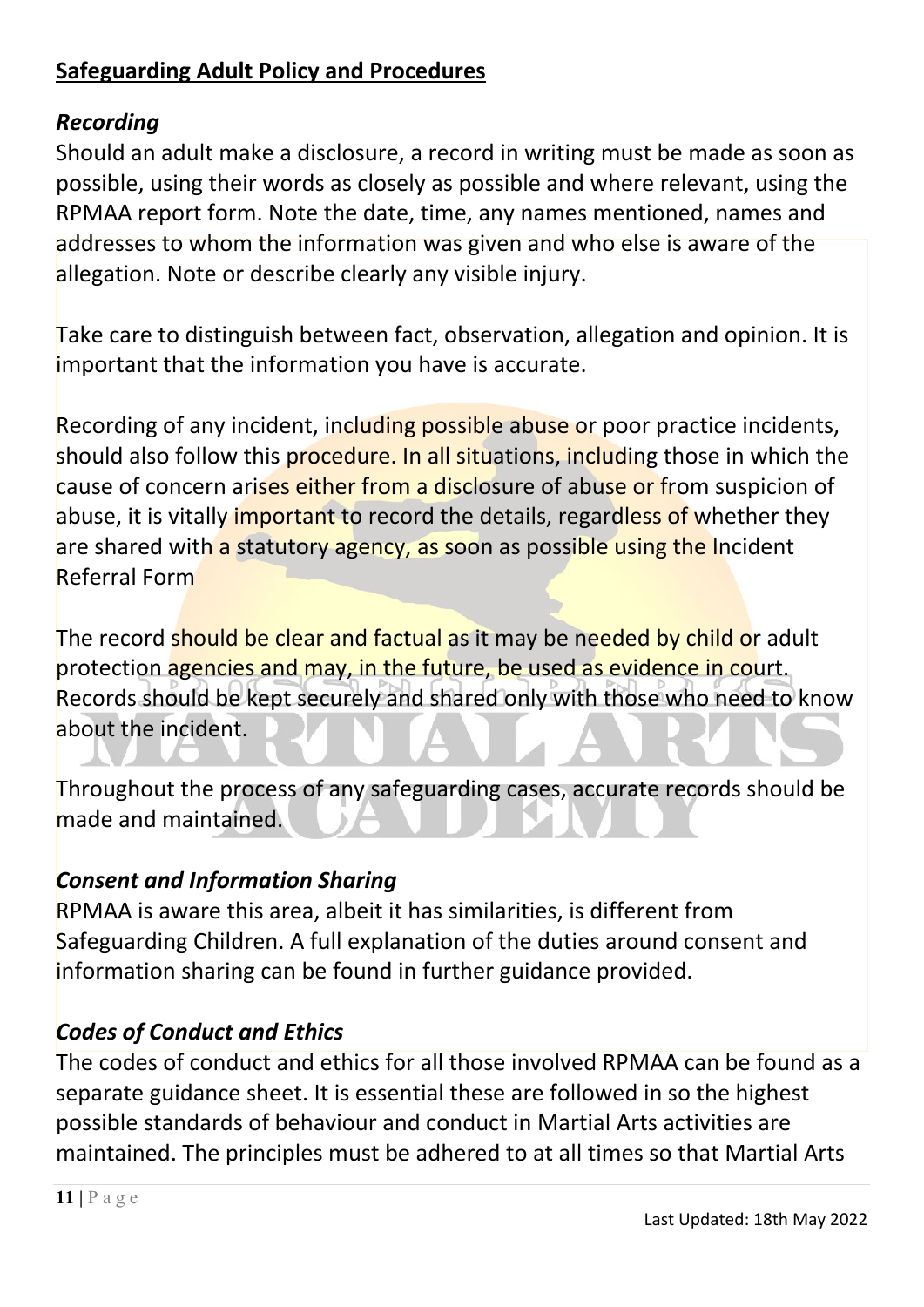can be enjoyed by all. All those involved at RPMAA will show their understanding and commitment to the codes of conduct and ethics by signing a copy of the relevant guidance sheet.

## *Safer Recruiting*

At RPMAA we take all reasonable steps to ensure unsuitable people are prevented from working with our students. Whilst there may be some reservations that volunteers could be put off by having to go through a recruitment process, it is important to ensure reasonable steps have been taken to identify unsuitable individuals.

## *Supervision, support and training*

Once recruited, all staff and volunteers at RPMAA will be well informed, trained, supervised and supported to ensure that they effectively safeguard adults and know how to respond to any concerns.

RPMAA will ensure that training and resources are available to encourage the development of staff and volunteers. This will include:

- An induction to the work and the school/club
- A trial period in which to develop skills whilst supervised
- Ongoing support and monitoring

There are currently no formal qualifications specifically for safeguarding and protecting adults in sport. However, training developed by sports and other organisations is available to strengthen the skills and knowledge of the safeguard in order to safeguard adults. Training plays an important role in equipping staff and volunteers to do their job safely and effectively. Different safeguarding training is available depending on the person's role.

# *Whistleblowing*

It's important that people within RPMAA have the confidence to come forward to speak or act if they're unhappy with anything.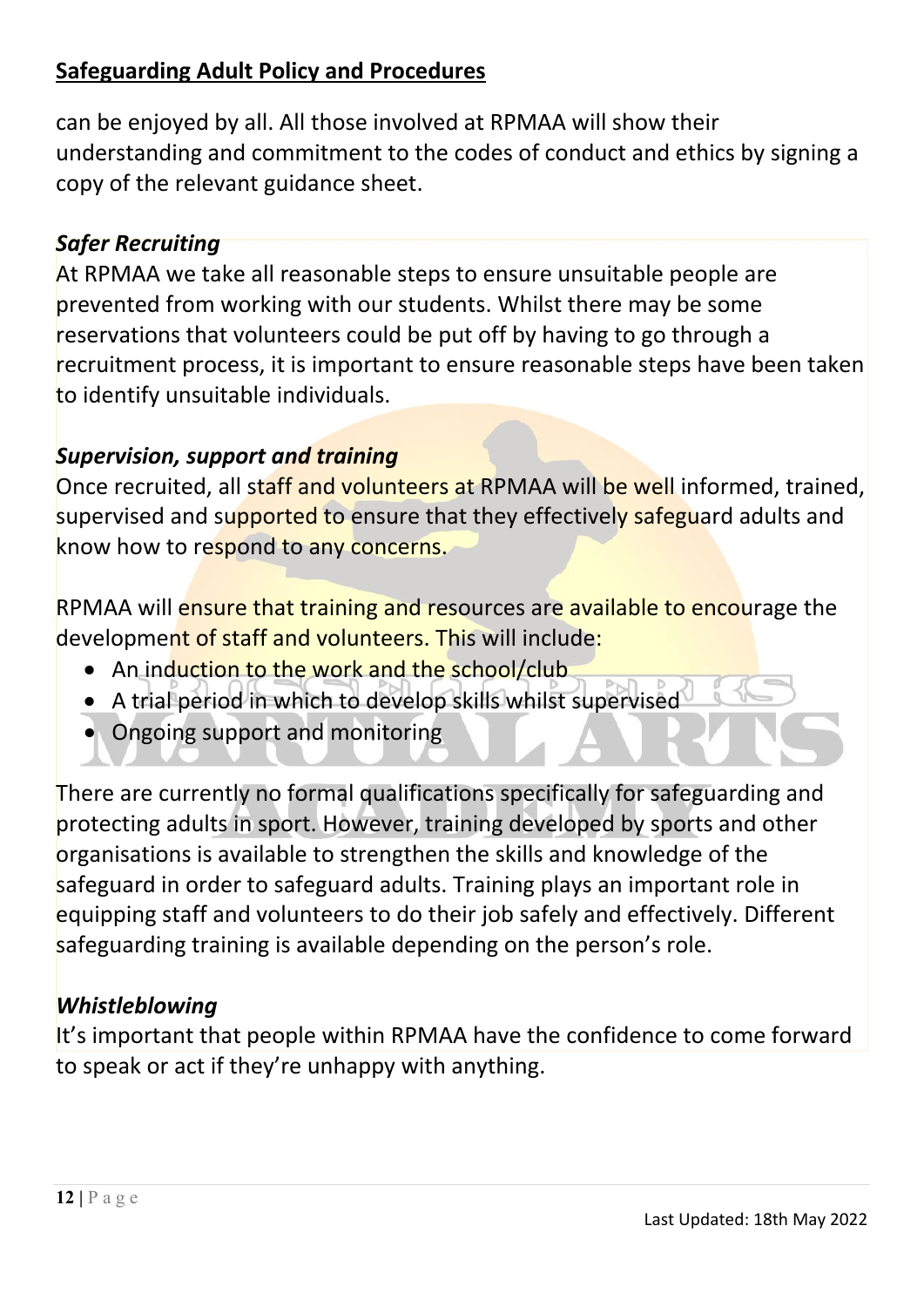Whistleblowing occurs when a person raises a concern about dangerous or illegal activity, or any wrongdoing within their sports organisation. Further information can be found on the Whistleblowing Guidance Sheet.

## *Complaints*

In order to ensure we develop an open culture where everyone at RPMAA feels able to express any concerns we have a procedure for dealing with complaints from a child, parent, carer, and guardian, adult at risk, instructor or volunteer.

This should be linked to the organisation's complaints procedures, ensuring the provision of support and advocacy for the people involved.

## *Good practice, poor practice and abuse*

It can be difficult to distinguish poor practice from abuse, whether intentional or accidental. It is not the responsibility of any individual involved at RPMAA to make judgements regarding whether or not abuse is taking place, however, all RPMAA personnel have the responsibility to recognise and identify poor practice and potential abuse, and act on this if they have concerns.

#### MAGIHM  $\frac{D}{D}$ *Good practice*

A Code of Conduct Guidance sheet is provided to allow those involved at various levels to signify their understanding and agreement to follow good practice at RPMAA. RPMAA expects that instructors of adult athletes:

- Adopt and endorse the RPMAA Instructors Codes of Conduct.
- Have completed a course in basic awareness in working with and safeguarding Adults.
- Ensure everyone should:
	- o Aim to make the experience of RPMAA fun and enjoyable.
	- o Promote fairness and playing by the rules.
	- o Not tolerate the use of prohibited or illegal substances.
	- o Treat all adults equally and preserve their dignity; this includes giving more and less talented members of a group similar attention, time and respect.
	- o Relevant Policies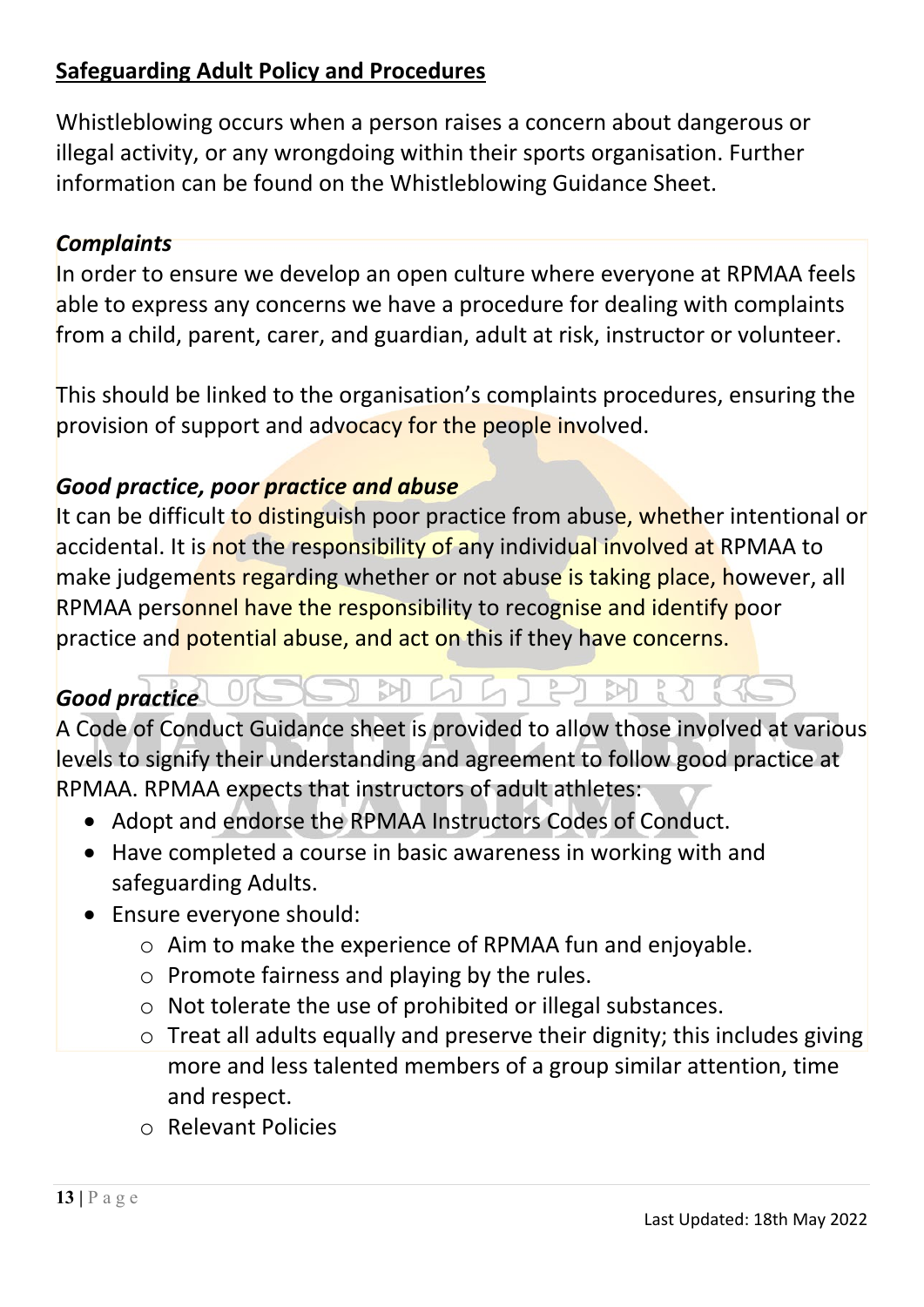#### *Making Safeguarding Personal*

There has been a cultural shift towards Making Safeguarding Personal within the safeguarding process. This is a move from prioritising outcomes demanded by bureaucratic systems. The safeguarding process used to involve gathering a detailed account of what happened and determining who did what to whom. Now the outcomes are defined by the person at the centre of the safeguarding process.

The safeguarding process places a stronger emphasis on achieving satisfactory outcomes that take into account the individual choices and requirements of everyone involved.

"What good is it making someone safer if it merely makes them miserable?" -Lord Justice Mundy, "What Price Dignity?" (2010)

What this means in practice is that adults should be more involved in the safeguarding process. Their views, wishes, feelings and beliefs must be considered when decisions are made.

 $5$ 

The Care Act 2014 builds on the concept, stating that "We all have different preferences, histories, circumstances and lifestyles so it is unhelpful to prescribe a process that must be followed whenever a concern is raised." However, the Act is also clear that there are key issues that should be considered when abuse or neglect are suspected, and that there should be clear guidelines regarding this.

 $M$  $N$ 

[https://www.local.gov.uk/topics/social-care-health-and-integration/adult](https://www.local.gov.uk/topics/social-care-health-and-integration/adult-social-care/making-safeguarding-personal)[social-care/making-safeguarding-personal](https://www.local.gov.uk/topics/social-care-health-and-integration/adult-social-care/making-safeguarding-personal) 

## *Capacity – Guidance on Making Decisions*

The issue of capacity or decision making is a key one in safeguarding adults. It is useful for organisations to have an overview of the concept of capacity. We make many decisions every day, often without realising. We make so many decisions that it's easy to take this ability for granted.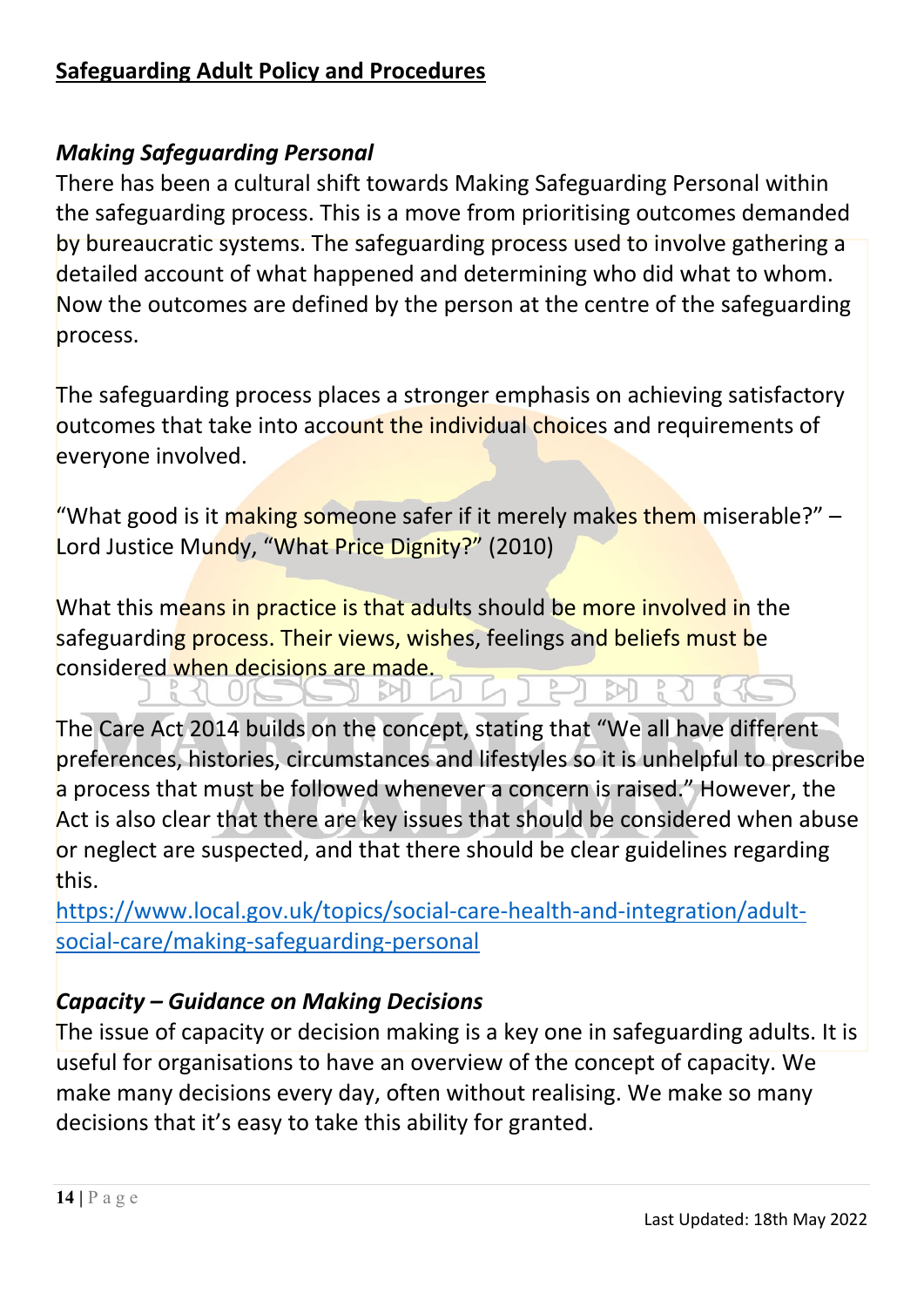But some people are only able to make some decisions, and a small number of people cannot make any decisions. Being unable to make a decision is called "lacking capacity". To make a decision we need to:

- Understand information
- Remember it for long enough
- Think about the information
- Communicate our decision
- A person's ability to do this may be affected by things like learning disability, dementia, mental health needs, acquired brain injury, and physical ill health.

The Mental Capacity Act 2005 (MCA) states that every individual has the right to make their own decisions and provides the framework for this to happen. The MCA is about making sure that people over the age of 16 have the support they need to make as many decisions as possible. The MCA also protects people who need family, friends, or paid support staff to make decisions for them because they lack capacity to make specific decisions.

Our ability to make decisions can change over the course of a day. Here are some examples that demonstrate how the timing of a question can affect the response:

- A person with epilepsy may not be able to make a decision following a seizure.
- Someone who is anxious may not be able to make a decision at that point.
- A person may not be able to respond as quickly if they have just taken some medication that causes fatigue.
- In each of these examples, it may appear as though the person cannot make a decision. But later in the day, presented with the same decision, they may be able to at least be involved.

The MCA recognises that capacity is decision-specific, so no one will be labelled as entirely lacking capacity. The MCA also recognises that decisions can be about big life-changing events, such as where to live, but equally about small events, such as what to wear on a cold day.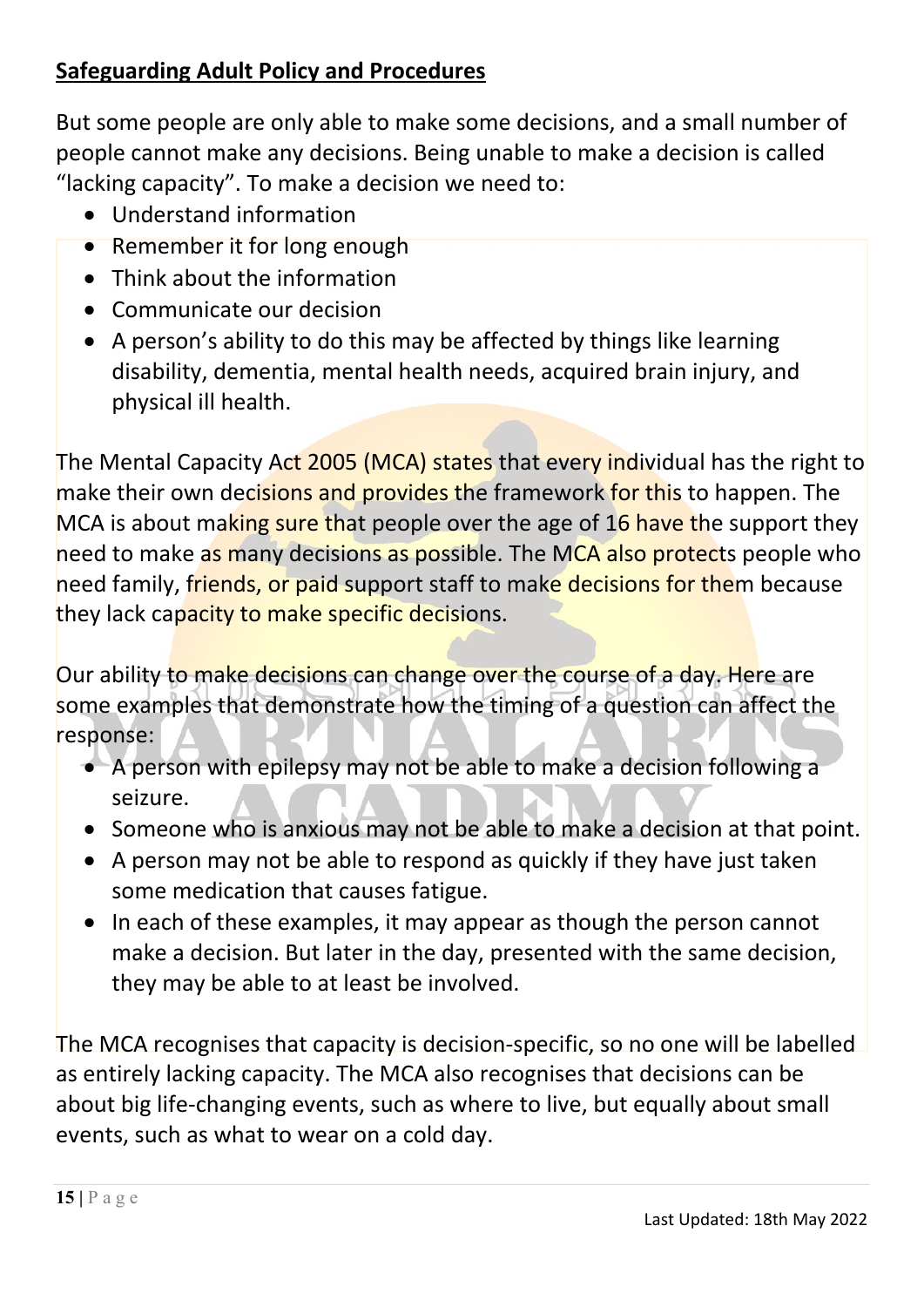To help you to understand the MCA, consider the following five points:

- Assume that people are able to make decisions, unless it is shown that they are not. If you have concerns about a person's level of understanding, you should check this with them, and if applicable, with the people supporting them.
- Give people as much support as they need to make decisions. You may be involved in this – you might need to think about the way you communicate or provide information, and you may be asked your opinion.
- People have the right to make unwise decisions. The important thing is that they understand the implications. If they understand the implications, consider how risks might be minimised.
- If someone is not able to make a decision, then the person helping them must only make decisions in their "best interests". This means that the decision must be what is best for the person, not for anyone else. If someone was making a decision on your behalf, you would want it to reflect the decision you would make if you were able to.
- Find the least restrictive way of doing what needs to be done.

M

## Remember:

You should not discriminate or make assumptions about someone's ability to make decisions, and you should not pre-empt a best-interest's decision merely on the basis of a person's age, appearance, condition, or behaviour.

M

When it comes to decision-making, you could be involved in a minor way, or asked to provide more detail. The way you provide information might influence a person's ultimate decision. A person may be receiving support that is not inline with the MCA, so you must be prepared to address this.

## *Consent and Information Sharing*

Workers and volunteers within sports and physical activity organisations should always share safeguarding concerns in line with their organisation's policy, usually with their safeguarding lead or welfare officer in the first instance, except in emergency situations. As long as it does not increase the risk to the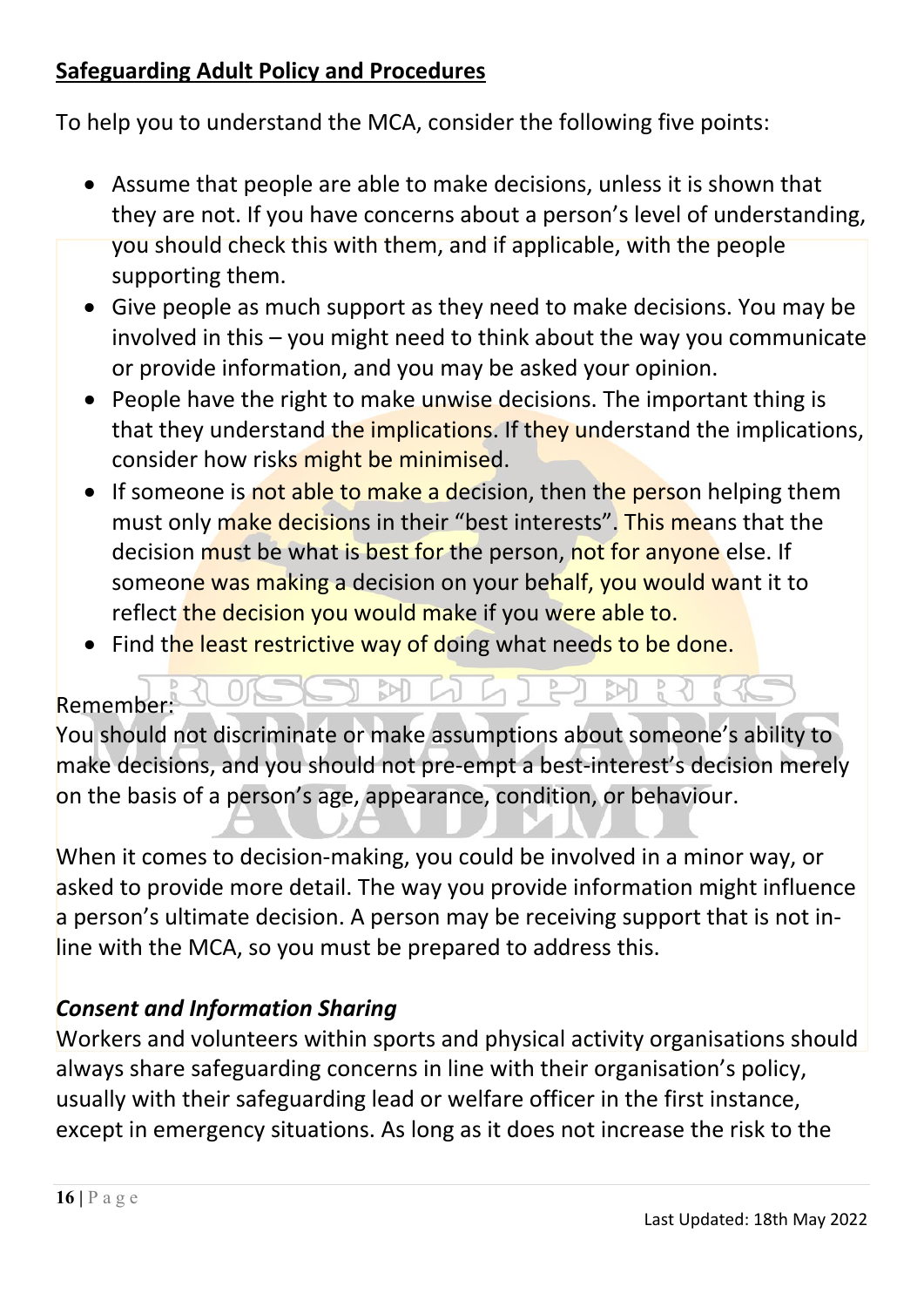individual, the worker or volunteer should explain to them that it is their duty to share their concern with their safeguarding lead or welfare officer.

The safeguarding lead or welfare officer will then consider the situation and plan the actions that need to be taken, in conjunction with the adult at risk and in line with the organisation's policy and procedures and local safeguarding adults board policy and procedures.

To make an adult safeguarding referral you need to call the local safeguarding adults team. This may be part of a MASH (Multi-Agency Safeguarding Hub). A conversation can be had with the Safeguarding Adults team without disclosing the identity of the person in the first instance. If it is thought that a referral needs to be made to the Safeguarding Adults team, consent should be sought where possible from the adult at risk.

Individuals may not give their consent to the sharing of safeguarding information with the safeguarding adult's team for a number of reasons. Reassurance, appropriate support and revisiting the issues at another time may help to change their view on whether it is best to share information.

EPL.

If they still do not consent, then their wishes should usually be respected. However, there are circumstances where information can be shared without consent such as when the adult does not have the capacity to consent, it is in the public interest because it may affect other people or a serious crime has been committed. This should always be discussed with your safeguarding lead and the local authority Safeguarding Adults team.

If someone does not want you to share information outside of the organisation or you do not have consent to share the information, ask yourself the following questions:

- Is the adult placing themselves at further risk of harm?
- Is someone else likely to get hurt?
- Has a criminal offence occurred? This includes: theft or burglary of items, physical abuse, sexual abuse, forced to give extra money for lessons (financial abuse) or harassment.